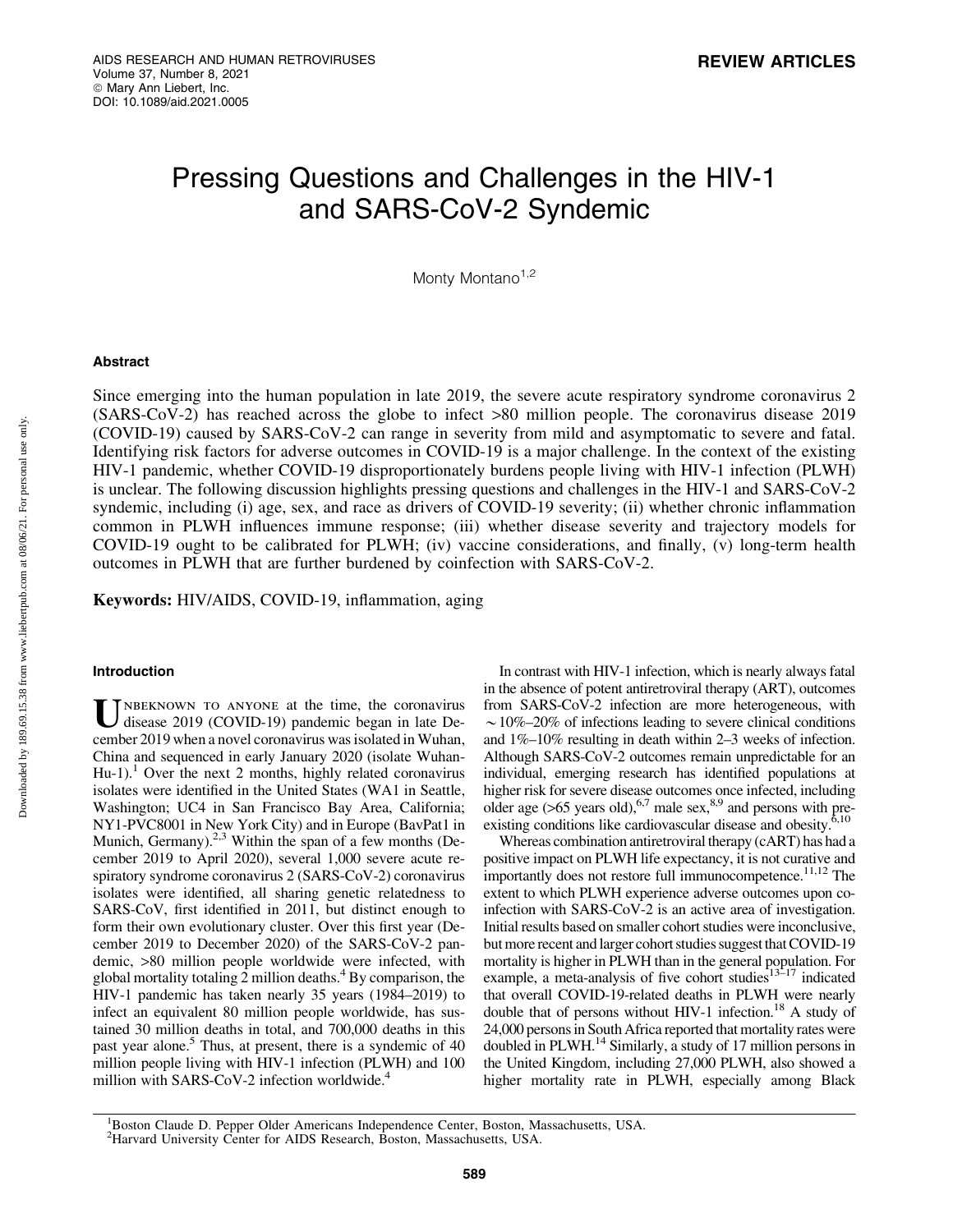persons.13 Explanatory factors may include biological and sociological factors such as restricted access to health care resources (needle exchange, counseling, and mental health services) and health delivery infrastructure (transit, continuity of care, adherence to antiretroviral therapy [ARV], and preexposure prophylaxis [PrEP] distribution) that resulted from public measures in response to COVID-19.<sup>19,20</sup>

What follows is a discussion of challenges in the HIV-1 and SARS-CoV-2 syndemic, including (i) the role of age, sex, and race as drivers or risk factors for COVID-19; (ii) whether chronic inflammation common in PLWH influences response; (iii) whether models for severity and trajectory of COVID-19 may differ in PLWH; (iv) vaccine considerations; and finally, (v) long-term health outcomes in PLWH that are further burdened by coinfection with SARS-CoV-2 (Table 1).

# Question 1: Are Biological Aging, Sex, and Race Drivers of COVID-19 Severity?

## Role of biological age

Multiple studies indicate that age is a major risk factor for COVID-19 hospitalization and mortality. The Centers for Disease Control (CDC) estimate that the rate ratios of persons 50–85 years of age can be 4- to 8-fold higher for risk of hospitalization and 30- to 220-fold higher for risk of death compared with persons 18–29 years of age; and in persons 85 years or older, a 13-fold higher hospitalization risk and 630-fold higher death rate were observed. $^{21}$ 

Because PLWH are older than the general population, with <50% of PLWH older than the age of 50, compared with 34% of those older than 50 years in the general population, PLWH may be at increased risk for age-related COVID-19 complications. In the absence of SARS-CoV-2 infection, PLWH are already burdened by greater impairments in physical and cognitive function at ages younger than expected, $22-25$  higher levels of chronic immune activation and inflammation,<sup>26</sup> and multimorbidity compared with uninfected persons. $27-29$  The many recent advances in with unintected persons.<br>our understanding of basic mechanisms of biological ag $ing^{30}$  coupled with the emerging field of geroscience<sup>3</sup> should provide insights into the observed age-related decline in immune function in the general population<sup>32</sup> and in PLWH.<sup>33,34</sup> These advances should empower investigations into whether age-related complications in PLWH reflect

Table 1. Pressing Questions and Challenges in HIV-1 and SARS-CoV-2 Syndemic

Question 1: Are biological aging, sex and race drivers of COVID-19 severity? Challenges:

- Identifying specific age-related mechanisms dysregulated in PLWH with and without SARS-CoV-2 infection
- Creating sex-specific immune profiles in PLWH with SARS-CoV-2 coinfection
- Determining role for sex hormones in infection risk, disease outcomes, and response to immunomodulatory treatment - Removing racially based structural inequities and community/workplace exposure to reduce risk for infection,
- hospitalization, and mortality
- Inclusion of race in prioritizing populations for treatment, prophylaxis, and vaccination efforts
- Question 2: Do inflammation and immunocompetence in PLWH alter the course of COVID-19?
	- Challenges:
	- Determining impact of chronic low-grade inflammation in PLWH on (a) infection with SARS-CoV-2, (b) severity of COVID-19 once PLWH are infected, and (c) recovery and potential long-COVID-19
	- Determining the disease severity and time to recovery from COVID-19 in PLWH
	- Measuring the kinetics and compositional profiles of immune response, for example, protective serological neutralization landscape, comparative cellular RNA sensing pathways (NF- $\kappa$ B, interferons, inflammasome), leukocyte coordination, T cell-mediated viral clearance

Question 3: Should we adapt the COVID-19 model for disease staging and trajectory for PLWH? Challenges:

- $\bullet$  Optimizing models for COVID-19 disease progression in PLWH in relation to age, sex, race, and ethnicity, especially in the context of prevalent comorbid burdens such as chronic inflammation
- Defining immune phenotypes that guide immunomodulator treatment, including treatment dosage and timing of intervention
- Identifying interactions between ART regimens and COVID-19 treatments
- Question 4: Will assumptions about vaccine safety and efficacy hold up in PLWH?
	- Challenges:
	- Determining whether COVID-19 vaccines are permissive (or not) for asymptomatic viral carriage, allowing SARS-CoV-2 viremia to persist in PLWH and in HIV-uninfected
	- Inclusion of PLWH in COVID-19 vaccine trials, surveillance studies, and clinical outcome assessments
	- Developing deep serological profiles, as well as evaluation of kinetics of waning immunity, viral clearance and memory function, especially among older PLWH and in HIV uninfected
	- Quantifying vaccine efficacy and disease outcomes from vaccination in aging PLWH compared with older HIV-uninfected persons and other groups
- Question 5: Post-COVID-19 syndrome and long-term health effects in PLWH? Challenges:
	- $\bullet$  Developing consensus definitions of long-COVID-19/postacute COVID-19 syndrome and disease trajectory profiles in PLWH and in HIV uninfected
	- Distinguishing COVID-19-related fatigue from age-related fatigue and from chronic fatigue syndrome/myalgic encephalomyelitis (i.e., CFS) in PLWH and in HIV uninfected

ART, antiretroviral therapy; COVID-19, coronavirus disease 2019; PLWH, people living with HIV-1 infection; SARS-CoV-2, severe acute respiratory syndrome coronavirus-2.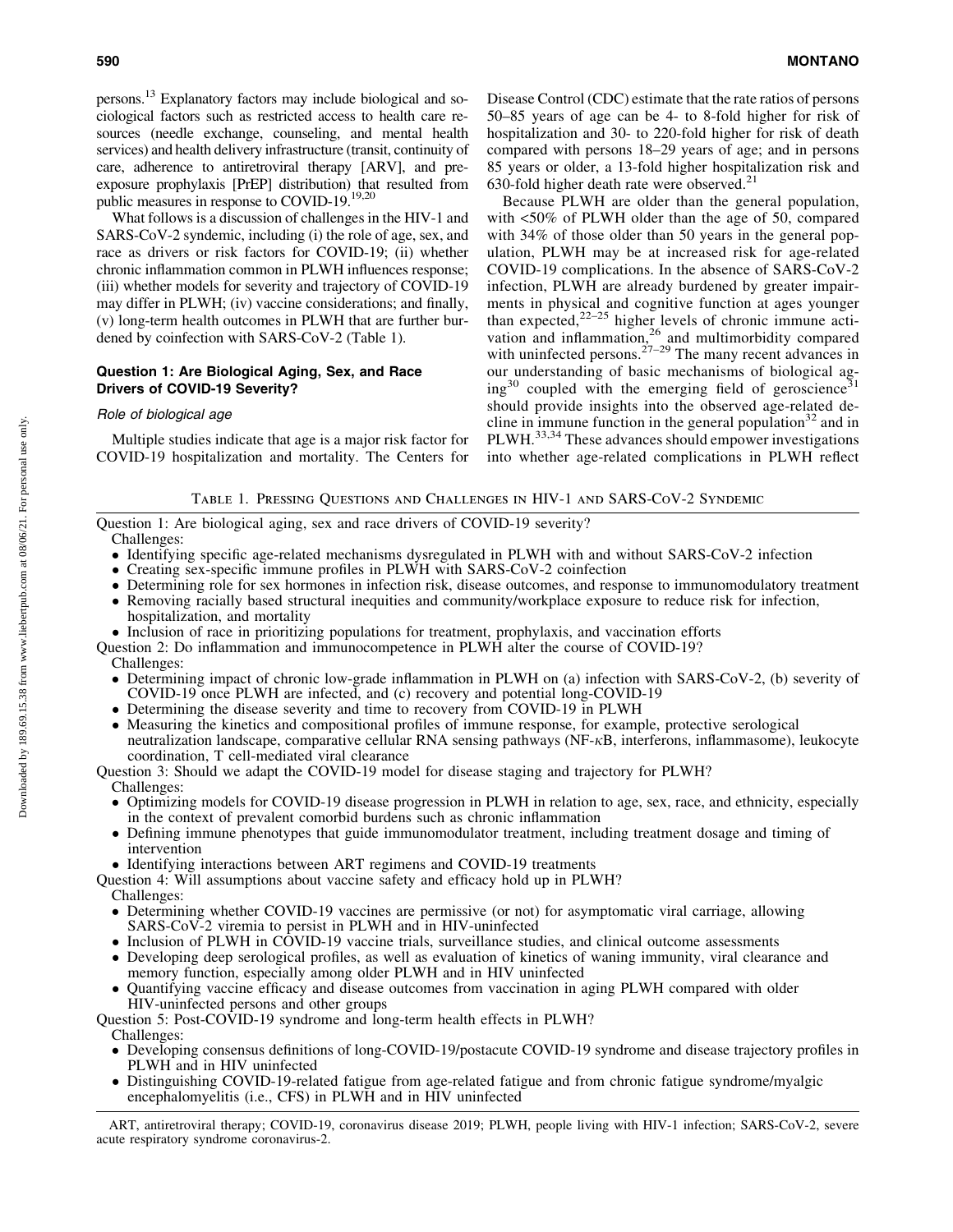accelerated, accentuated, or asynchronous biological aging and similarly, whether biological aging mechanisms are dysregulated in COVID-19.<sup>35,36</sup>

Biomarkers for COVID-19 severity have been recently found to differ in association with age in a Boston cohort.<sup>37</sup> Whether COVID-19 impacts the severity of age-related comorbid conditions in PLWH remains unclear and will require longitudinal follow-up in older PLWH, with and without SARS-CoV-2 coinfection. Whether recovery may be slower in older PLWH or whether persistence of longer term COVID-19-related phenotypes will occur in PLWH will also needs to be determined to optimize medical care and ultimately healthspan. Finally, because age-related attenuation of vaccine response in PLWH has been observed with flu vaccination,<sup>38,39</sup> this may impact efficacy of prophylactic SARS-CoV-2 vaccination in PLWH (although Pfizer and Moderna data show no age-related decrease in vaccine efficacy in their studies in the general population).

#### Role of gender and sex hormones

Men between 40 and 70 years of age infected with SARS-CoV-2 tend to have more severe disease progression than women of the same age group<sup>9,40–44</sup> and in some reports nearly twice the risk of death.<sup>8,45</sup> Determining the factors contributing to the higher risk for men has been hampered as data are often presented as aggregate outcomes without direct access to underlying demographic data.<sup>45</sup> Nevertheless, biological sex-specific risk factors likely include differences in immune response to infection, sex hormones as immunomodulatory effectors, sex-specific prevalence of comorbid conditions (e.g., hypertension and cardiovascular disease), and biobehavioral differences (e.g., smoking and drinking).<sup>44</sup> The Iwasaki lab recently identified male-associated increases in cytokine levels (e.g., IL-8 and IL-18) and more robust induction of nonclassical monocytes, whereas in women more robust CD8 T cell increases were observed.<sup>46</sup> Women also appear to display increased neutrophil activity and elevated expression of type 1 interferon-stimulated genes that enhance innate immune Toll-like receptor responses.<sup>47</sup>

The primary cellular receptor and coreceptor for SARS-Co-V2 infection are the angiotensin-converting enzyme 2 (ACE2) and the transmembrane protease serine 2 (TMPRSS2), respectively.48 ACE2 tends to be elevated in men compared with women and is associated with androgen expression levels.49 Drug screening has also identified androgen signaling as a potential key modulator of ACE2 levels.<sup>50</sup> The coreceptor TMPRSS2 also appears to be androgen responsive.<sup>51</sup> Low testosterone levels in men are associated with more severe SARS-CoV-2 infection,  $52,53$  and estradiol levels were associated with interferon response.<sup>53</sup> In prior studies, low testosterone levels have been associated with elevated proinflammatory cytokines in men.<sup>54,55</sup> Androgen deficiency and dysregulation of testosterone activity through sex hormone-binding globulin occur frequently in men with HIV-1 infection, $56,57$  raising the possibility that androgen dysregulation in the context of HIV-1 infection may impact ACE2/TMPRSS2 pathways. Although provocative, whether low testosterone levels are cause or consequence in COVID-19 severity in men, and whether indirect regulation of inflammatory and interferon response by sex hormones play a role in COVID-19 host response and disease severity remains unclear.

By contrast with COVID-19, among PLWH, women experience greater mortality than men<sup>58</sup> and women living with HIV have higher rates of multimorbidity than male PLWH.<sup>59</sup> In addition, women living with HIV progress to death at the same rate as men despite lower plasma HIV-RNA levels, suggesting different sex-associated risk profiles for  $PLWH$ .<sup>60</sup> Of note, despite equivalent ART-induced viral suppression, women living with HIV infection display less reduction in key markers of inflammation and immune activation compared with men. $61,62$  Collectively, these observations highlight the need to define risk profiles and disease trajectories for men and women infected with HIV-1 and in those coinfected with SARS-CoV-2 to identify sex-specific and hormone-specific risk profiles for clinical outcomes based on gender and biological sex.

#### Role of race and ethnicity

Black and Latinx populations have disproportionately higher rates of SARS-CoV-2 infection, hospitalization, and COVID-19-related mortality, based on studies in the United States and the United Kingdom.<sup>63–65</sup> The CDC estimates that Black and Latinx persons experience approximately twofold higher cases, fourfold higher hospitalizations, and threefold higher deaths, compared with non-Hispanic White persons.<sup>66</sup> In multivariable analysis of a large cohort in Louisiana, black race, increasing age, multimorbidity, public insurance (Medicare or Medicaid), residence in a low-income area, and obesity were factors associated with increased hospitalization.<sup>64</sup> Access to health care and community exposure to infection may also contribute to these disparities.<sup>63,67</sup> Once hospitalized, differences in mortality appear to become less significant, suggesting that structural determinants likely explain the disproportionate infections and deaths from COVID-19,<sup>68</sup> underscoring the need for improved and equitable health care access.<sup>6</sup>

Among PLWH, similarly to COVID-19, Black and Latinx individuals have higher rates of HIV-1/AIDS-related morbidity and mortality compared with other racial and ethnic groups.<sup>70</sup> Increased disease burden is not restricted to PLWH, because non-HIV-infected Black and Latinx individuals also have higher rates of age-related functional decline and disability.<sup>71–73</sup> Collectively, the differential risk for infection, hospitalization, and mortality may be owing to structural inequities, community, and workplace exposure and comorbid burden. Because Black and Latinx populations are more vulnerable than White populations to adverse outcomes from infection with SARS-CoV-2 and HIV-1, this should be a consideration when prioritizing populations for treatment, prophylaxis, and vaccination trials and rollout, as efficacious therapies and vaccines become available.

# Question 2: Does Inflammation and Immunocompetence in PLWH Alter the Course of COVID-19?

Acute SARS-CoV-2 infection, when severe, can lead to an acute respiratory distress syndrome,  $74$  a respiratory condition characterized by rapid and excessive inflammation of the lungs,75 with an imbalanced increase in inflammatory infiltrates including leukocytes, cytokines, and chemokines detectable in the lungs<sup>76</sup> and in peripheral blood.<sup>77-84</sup> Levels of inflammation are dynamic over the course of disease, with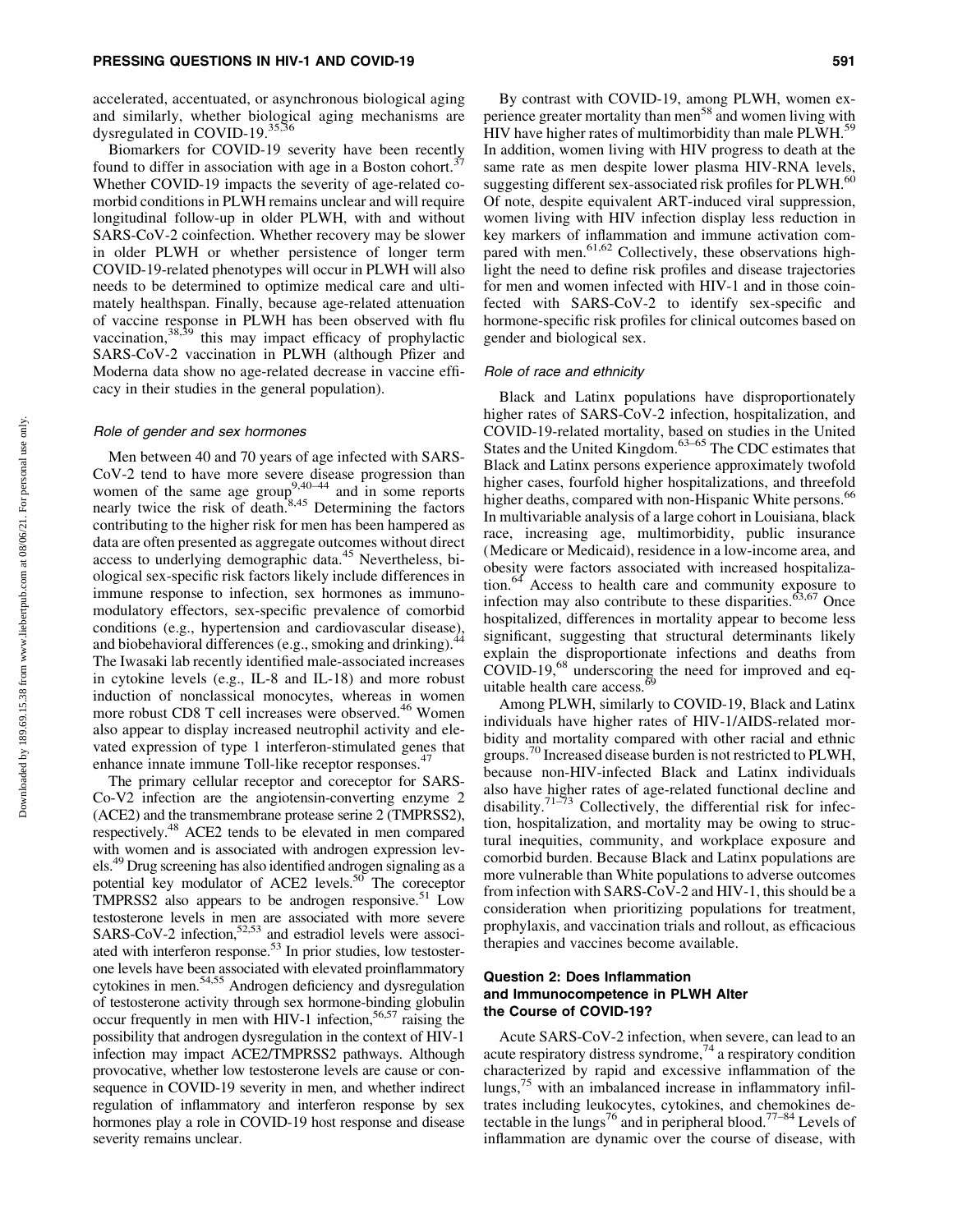changes in inflammatory levels related to the stage of disease<sup>85</sup> and viral burden.<sup>86</sup> Inflammatory drivers include infiltrating leukocytes,<sup>87,88</sup> with activation of RNA-sensing interferon and NF- $\kappa$ B-driven pathways,  $80$  and inflammasome and pyroptosis-mediated cell death and cytokine release.<sup>89</sup>

Of note, inflammation is a hallmark driver of biological aging,30,90 resulting in increased fatigue, declines in walking speed and increased disability, adversely affecting physical function and healthy aging.  $90-96$  In the context of HIV-1, PLWH continue to have chronic low-grade inflammation compared with HIV-uninfected persons, despite undetectable viremia. For example, compared with the uninfected, PLWH on effective ART show persistent elevations in IL-6, TNF, sCD14, sCD163, CRP, and MCP-1 levels in peripheral blood.<sup>26,97–102</sup> This observed HIV-associated inflammation is linked to adverse functional outcomes.<sup>29,103–105</sup>

Many questions remain unanswered. Does chronic inflammation in older PLWH increase susceptibility of PLWH to more severe outcomes with COVID-19? Does chronic inflammation accelerate increases in SARS-CoV-2 viral burden once PLWH are infected? Does chronic inflammation influence disease severity and progression, as well as subsequent time to resolution of SARS-CoV-2 infection? Because biological aging is associated with mechanistic changes in innate and adaptive immune signaling and immune response,<sup>106</sup> and chronic inflammation drives dysregulation between biological and chronological aging,<sup>107</sup> there is a need to better understand whether people aging with HIV-1 infection differ from the general population in their coordination of immune response, leukocyte composition, timing and dynamics of response, and cell signaling upon SARS-CoV-2 infection.

Clinical research efforts to effectively control COVID-19 will need a better understanding of risk factors for infection and, once infected, a more precise alignment between severity of disease and underlying immunophenotypes. Evidence to date indicate that risk factors influencing susceptibility to SARS-CoV-2 infection are multilayered and complex, ranging from cell and tissue expression of the viral target receptor/ coreceptor pair (i.e., ACE2/TMPRSS2) to the environment (exposure within communities with higher SARS-CoV-2 prevalence, such as densely crowded spaces with prevalent infections, hospitals, or nursing homes). Clinical variability of COVID-19 represents a major challenge in risk assessment, with disease presentation ranging from asymptomatic infection with viral carriage possibly persisting to critical disease and death. Moderate and more severe COVID-19 can involve multisystem organ complications of the lungs, gut, heart, and brain. Efforts to characterize COVID-19 trajectory into stages begin with acute infection and inflammation, followed by a hyperinflammatory stage (2–5 weeks after symptom onset) distinct from the acute inflammatory phase and associated with coagulopathy and multisystem inflammatory syndromes in adults and children, and a late sequelae stage (4+ weeks postsymptom onset).108,109 Operational categories for COVID-19 severity include a mild category (i.e., asymptomatic carriage of virus without manifestations of pneumonia on imaging), a moderate category (i.e., fever, respiratory symptoms, and radiologic findings of pneumonia), a severe category (i.e., respiratory distress, hypoxia, or abnormal blood gas), and a critical category (respiratory failure requiring mechanical ventilation and organ failure requiring intensive care).<sup>85</sup> How each of these stages in SARS-CoV-2 disease sequelae may differ in PLWH remains unclear (Fig. 1).



FIG. 1. (1) SARS-CoV-2 infection of susceptible cells mediated by ACE2 and TMPRSS2. The infection of susceptible host cells by SARS-CoV-2. Potential dysregulation in sex hormone regulation and levels of inflammatory factors commonly observed in PLWH may impact SARS-CoV-2 receptor/coreceptor levels on susceptible cells, leukocyte trafficking at mucosal surfaces, and viral replication amplitude and duration once cells are infected. (2) Innate viral RNA sensing. Acute and innate viral RNA sensing in key cell subsets (e.g., macrophages) may be attenuated in PLWH, with aggravated activation of inflammatory factors and insufficient interferon type 1 responses, that phenocopy age-related response to other respiratory pathogens (e.g., flu). (3) Viral replication and expansion. The replication of SARS-CoV-2 depends, in part, on access to replication competent cells and host mechanisms limiting viral expansion. Leukocyte trafficking to mucosal sites, immune activation, and clearance of infected cells may be altered or impaired in PLWH. (4) Adaptive response. A coordinated response of innate and adaptive mechanisms necessary to control SARS-CoV-2 infection may be altered or attenuated in PLWH for whom immunocompetence is incomplete, despite effective ART. (5) Multisystem inflammatory syndrome. The chronic dysregulation of inflammatory pathways and multimorbidity that are common in PLWH may influence the composition and magnitude of inflammatory response, as well as time-to-resolution and recovery. (6) Postacute COVID-19 syndrome. Persistence of SARS-CoV-2 in mucosal sites (e.g., gut) may differ in PLWH because dysregulated mucosal immunity in the gut is common. In addition, chronic fatigue and cognitive deficits common in PLWH may be aggravated in postacute COVID-19 syndrome. ACE2, angiotensin-converting enzyme 2; ART, antiretroviral therapy; COVID-19, coronavirus disease 2019; PLWH, people living with HIV-1 infection; SARS-CoV-2, severe acute respiratory syndrome coronavirus-2; TMPRSS2, transmembrane protease serine 2.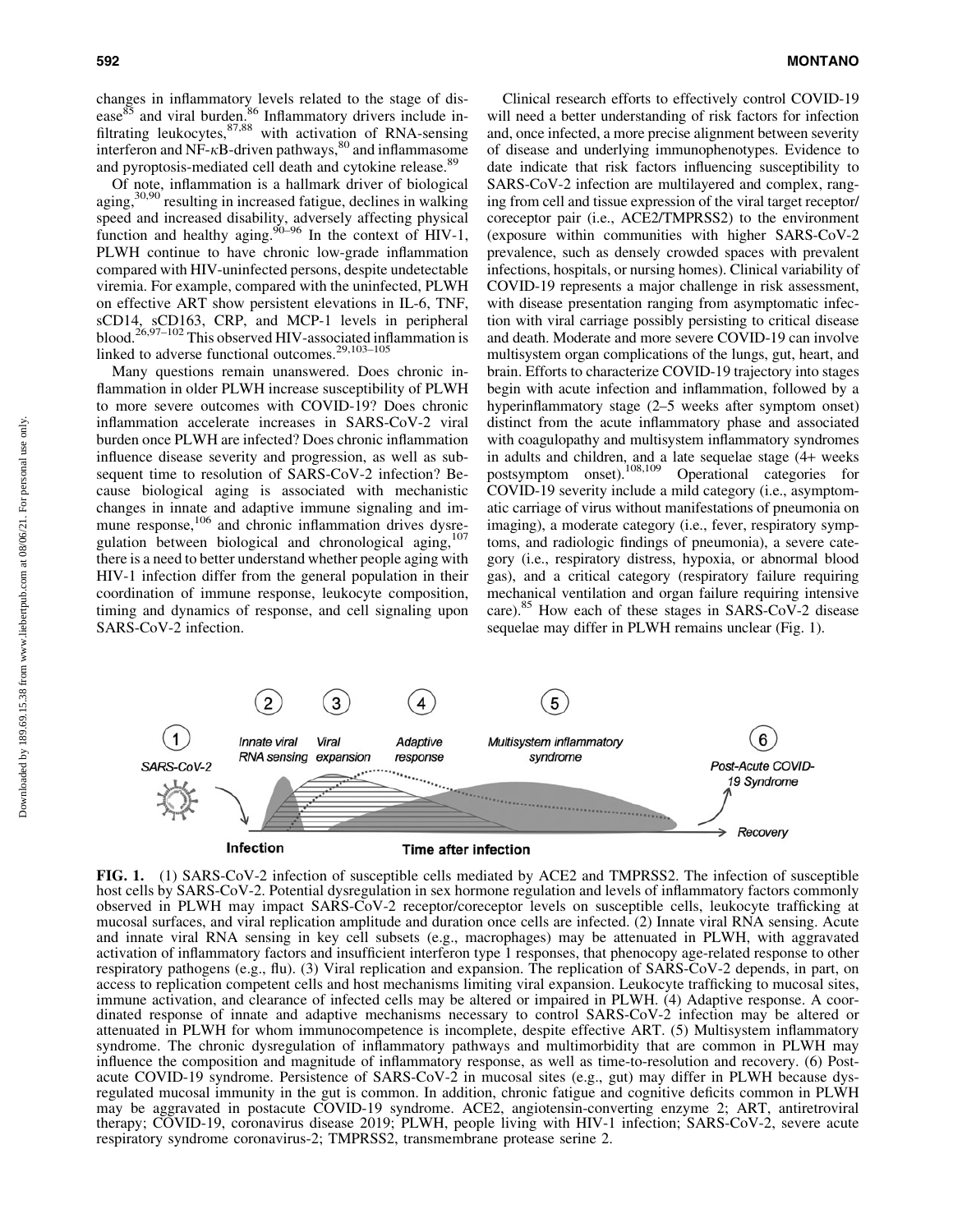The successful control of COVID-19 likely requires immune system coordination of innate responses to infection,  $110$ as well as adaptive SARS-CoV-2 antigen-specific antibody,  $CD4^+$  T cell, and  $CD8^+$  T cell immune responses.  $84,111$  In addition, innate immune response by monocyte subsets (e.g., expansion of intermediate monocytes and nonconventional monocytes) contribute to COVID-19 severity, <sup>83,112</sup> underscoring the need for coordination between innate and adaptive responses.<sup>83,112</sup> Dysregulated immune coordination may attenuate successful viral protection by neutralizing antibodies, considered a primary correlate of protection.<sup>113,114</sup> A wide range of SARS-CoV-2-specific neutralizing antibody titers have been reported after infection,  $115-120$  with some reports showing antibody titer levels in asymptomatic persons that are, counterintuitively, lower than titer levels in moderate or severe COVID-19.<sup>121–124</sup> Of note, the ratio and kinetics of SARS-CoV-2-specific anti-RBD, S1 and N antibody production and duration have been associated with disease severity.<sup>125</sup> A deeper understanding of antibody diversity, magnitude, timing, and duration is needed, $120$  possibly through use of high-throughput serological profiling.<sup>126</sup>

Age-related loss in coordinated immune response may also contribute to COVID-19 severity.<sup>84</sup> Drawing from earlier work on viral RNA sensing and subsequent signaling pathway analysis in flu infection of monocytes, interferon response, and inflammatory response can become uncoupled with aging, characterized by excessive inflammatory response and attenuated interferon response.<sup>127,128</sup> This uncoupling may also be relevant in SARS-CoV-2 infection.<sup>129</sup> Of note, older PLWH experience an exacerbated attenuation in response to flu vaccination.<sup>38,39</sup> These observations suggest that more insight is needed into the disease trajectory in PLWH compared with uninfected, as well as a deeper understanding of the potential compositional differences (i.e., innate and adaptive immunophenotypes) that underlie a successfully coordinated immune response to SARS-CoV-2 infection.

## Question 3: Should We Adapt the COVID-19 Model for Disease Staging and Trajectory for PLWH?

Treatment approaches for COVID-19 are based on a disease model characterized by an early initial stage driven by viral replication and expansion, followed at later stages by coagulopathy and hyperinflammation.<sup>85,108,109,112</sup> Based on this model, antiviral (e.g., remdesivir) and antibody-based (bamlanivimab, casirivimab and imdevimab) treatments are initiated early in disease, $130,131$  whereas immunomodulators and anti-inflammatory medications (e.g., dexamethasone, tocilizumab, and baricitinib) and anticoagulants (e.g., heparin) are used at later stages.  $85,109$ 

Whether one model of disease progression and trajectory sufficiently accounts for clinical variation associated with age, sex, race, and ethnicity, especially in the context of PLWH remains a major challenge. Transitions in disease from mild to moderate are likely to involve complex immunophenotypes $112$  that may differ in timing, composition, and severity in PLWH. Information on disease stage when targeting treatment was highlighted in the RECOVERY trial findings of reduced mortality with dexamethasone treatment in severe or critical COVID-19 but not milder disease.<sup>132</sup> The benefit of selected immunomodulators may depend on better

staging. Recent data from the REMAP-CAP trial support an overall benefit of tocilizumab, an IL-6 receptor antagonist, in critically ill COVID-19 patients, $133$  although prior studies with tocilizumab showed mixed results, for example, benefit in retrospective analyses, $27$  but not in prospective randomized controlled trials (RCTs).<sup>134</sup> Whether a selected immunomodulator is effective may therefore critically depend on the stage of disease, the dosage and timing of the intervention, as a more stratified approach to population selection.

Combinatorial treatment models are emerging that include the use of antiviral agents with immunomodulators. Recent combinatorial trials (e.g., the ACTT-2 trail that used the antiviral remdesivir in combination with baricitinib, an inhibitor of interferon JAK signaling<sup>135</sup>) suggest that immune modulators and antivirals may be better than the use of an antiviral alone. However, considering that interferonmediated antiviral response may be critical in the early stages of SARS-CoV-2 infection, and may be attenuated in older persons, and in PLWH, there will need to be clear biomarker profiles that distinguish the different disease stages to inform targeted intervention. For example, the immunosuppressive effects of baricitinib, while appearing useful later in disease, may be detrimental during early stages of infection by delaying viral clearance and increasing vulnerability to secondary opportunistic infections.<sup>136</sup>

In the context of chronic inflammation and HIV infection, it remains unclear whether antiviral and/or immunomodulatory therapy should be initiated at a different time, follow a different timeline or dosage and selection of antiinflammatory/immunomodulators be adapted in PLWH with COVID-19. Multiple circulating biomarkers are in use or proposed in COVID-19 disease risk assessment.137–139 Of note, however, many of these biomarkers are chronically dysregulated in PLWH, complicating diagnostics and treatment outcome assessment. Finally, given the polypharmacy in PLWH, drug interactions need to be considered when initiating treatment. Although there are some data on ART regimens and their use in COVID-19 (e.g., lopinavir– ritonavir), more research on short- and long-term outcomes with these and other ART medications with COVID-19 targeted treatments is needed.<sup>140</sup>

## Question 4: Will Assumptions About Vaccine Safety and Efficacy Hold Up in PLWH?

The development of vaccine candidates for SARS-CoV-2 driven COVID-19 has occurred at a profoundly accelerated pace.<sup>124,141,142</sup> However, from a historical perspective, smallpox is currently the only fully eradicated virus affecting the worldwide human population (e.g., polio is 99% eradicated but persists in some regions).<sup>143</sup> Therefore, eradicating SARS-CoV-2 represents a significant global challenge, especially given that the only known hosts for smallpox and polio are humans, whereas SARS-CoV-2 (and HIV-1) have nonhuman animal reservoirs, permitting zoonotic transmission (i.e., bats/pangolins/minks to humans for SARS-CoV-2, monkeys to humans for HIV-1).

Current vaccine designs include the mRNA genetic vaccines (e.g., Pfizer/BioNTech and Moderna/NIAID), nonreplicating adenoviral vectors (e.g., AstraZeneca/Oxford and J&J/BIDMC), viral proteins with an adjuvant (e.g., Novovax and Sanofi), and inactivated SARS-CoV-2 virus (e.g.,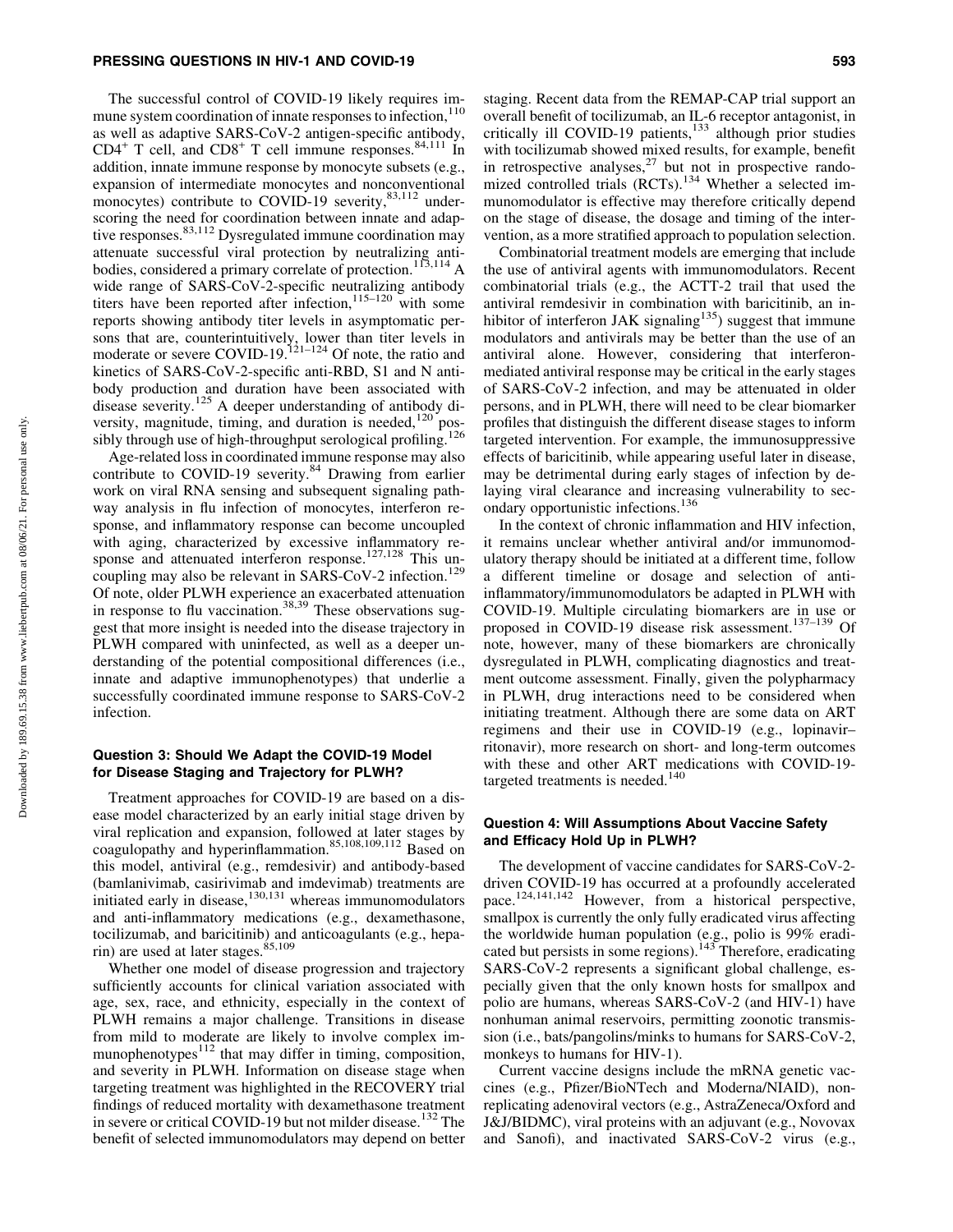Sinovac).<sup>124,141,142</sup> The COVID-19 vaccines based on mRNA technology were the first in the United States to obtain regulatory approval for use in humans, but multiple (over 200) other vaccines are now in trials worldwide. Because the human trials are primarily designed with clinical endpoints, rather than viremia endpoints, an important question is whether vaccines are permissive for asymptomatic carriage, allowing SARS-CoV-2 viremia to persist in the human population, including among vaccinated persons, although at reduced titers. Because persistence of SARS-CoV-2 in the human population is likely, a syndemic presence, along with HIV-1 must be considered. Sustained immunity once vaccinated and effectiveness against viral variants will also be challenges. Vaccine-induced memory, a key factor in protective immunity, will require B cell, CD8 T cell, and CD4 T cell coordinated response. Vaccineelicited correlates of protection (e.g., neutralizing antibodies), viral clearance (e.g., T cell-mediated responses), and coordination (e.g., T cell-dependent B cell-mediated response) in the context of PLWH, remain to be fully characterized. The time frame for magnitude of response and subsequent decay in circulating B and T memory specific to SARS-CoV-2 appears to be 3–8 months postinfection in unvaccinated persons but is heterogeneous.<sup>144,145</sup> Whether the kinetics of decline and diversity of the memory compartments will differ in PLWH is also unknown but needs to be considered given incomplete immunocompetence in PLWH.<sup>11,12</sup>

Although to a lesser extent than the HIV-1 pandemic, viral quasispecies diversity in SARS-CoV-2 represents an emerging challenge in identifying correlates of protection,<sup>146,147</sup> with an expansion of SARS-CoV-2 variants displaying altered phenotypes.<sup>148–150</sup> Of importance, and in contrast with HIV-1, SARS-CoV-2 has a proof-reading function that limits, but does not eliminate, viral genetic diversity. The SARS-CoV-2 nonstructural protein 14 (nsp14) is evolutionarily conserved across coronaviruses and accompanies the viral replicase during RNA synthesis, excising mis-incorporated ribonucleotides that prevent error propagation. This error-correcting capacity limits diversity.<sup>151</sup> For example, in one study, a SARS-CoV-2 acutely infected patient had an average of one to four intrahost viral genetic variants detected.<sup>152</sup> By contrast, intrahost variants in acute HIV-1 infection can be many fold higher (e.g., 65 variants per person were identified in one recent study<sup>153</sup>).

Although error-correcting capacity limits SARS-CoV-2 diversity, variants of concern (VOCs) are emerging with the potential for viral escape mutants (e.g., positions E484 and  $\overline{N501}$ <sup>146,147</sup> and altered phenotypes (e.g., D614G, <sup>148</sup>)  $B.1.1.7$ ,<sup>149</sup> and P.1<sup>150</sup>). Whether these VOCs and other emerging variants have differing transmission and pathogenic features in the context of prevalent HIV-1 infection is unknown and underscores the need for representation of PLWH in COVID-19 vaccine trials, surveillance studies, and in clinical outcome assessments. Given the lack of full immunocompetence among PLWH, the robustness and complexity of antibody response to vaccination, as well as potential differences in waning immunity and memory function, especially among older PLWH and in response to the evolving genetic landscape of VOCs should be considered.

## Question 5: Postacute COVID-19 Syndrome and Long-Term Health Effects in PLWH?

As discussed, the clinical outcomes of acute COVID-19 can be heterogeneous and range from mild or asymptomatic in most cases ( $\sim 80\%$ ) to moderate and more severe disease in 10%–20% of those infected, with acute infection and clinical presentation occurring generally over the course of  $\sim$ 3–4 weeks. Although most people survive SARS-CoV-2 infection, symptoms can persist over 60+ days after initial symptom onset, even despite the absence of detectable virus.<sup>154</sup> As of yet, there is no consensus definition of post-COVID-19 syndrome, thereby limiting estimates of prevalence.<sup>155</sup> Recovering persons variably experience symptoms, collectively referred to as ''long or long-haul COVID-19'' or postacute COVID-19 syndrome. Persisting conditions include substantial fatigue and dyspnea, and increasingly, there are reports of organ dysfunction in the heart, lungs, and brain. These persisting conditions may be owing to direct tissue invasion through ACE2 receptor-mediated infection, persistence of virus for several months in distal sites such as the gut,  $156$  and/or secondary effects of immunologic response to infection (e.g., leukocyte infiltration, production of autoantibodies, and tissue fibrosis). The duration and long-term health effects of those persons experiencing long-haul COVID-19 remain unclear.

Complications can be multisystemic in post-COVID-19 syndrome.155 Cardiovascular complications can include myocardial inflammation (i.e., inflammatory infiltrates) and myocarditis (i.e., myocardium inflammation). For example, in one German study of 100 patients, 60% had myocardial inflammation 70+ days postinfection, based on MRI.<sup>157</sup> Whether cardiac cells are directly infected or whether myocardial inflammation is owing to leukocyte infiltration into heart tissue remains under investigation. Pulmonary dysfunction has been observed 3 months after hospital discharge, with evidence of pulmonary fibrosis.<sup>158,159</sup> An Austrian study found that lung damage was visible in >80% of patients 6 weeks after hospital discharge, and  $>50\%$  at 12 weeks after hospital discharge.<sup>160</sup> Neurological manifestations of postacute COVID-19 syndrome include chemosensory dysfunction (smell/anosmia and taste/ageusia). In addition, ''brain fog'' reported 2–3 months after illness onset $161$  may be related to cytokines and chemokines that cross the blood–brain barrier, affecting neurocognitive function.162 Neurocognitive disorders might be triggered by direct brain damage from cerebral hypoxia or indirectly from immunologically induced neuroinflammation.155 Relatedly, cognitive and psychosocial distress and loneliness may occur as a COVID-19-related stigma owing to the consequent need for physical distancing and isolation.<sup>163</sup> Finally, significant and persisting fatigue is often reported in post-COVID-19 syndrome, with >50% of individuals reporting fatigue 4 weeks after initial symptom onset.<sup>154,164</sup> Distinguishing COVID-19-related fatigue from age-related fatigue and from chronic fatigue syndrome/myalgic encephalomyelitis (i.e., CFS) is an active area of investigation.

Many clinics worldwide are now focusing efforts on post-COVID-19 syndrome to better define clinical phenotypes (e.g., clinics have been setup in the United Kingdom, in Boston, United States, and in Modena, Italy). Of note, the Post-Hospitalization COVID-19 Study (PHOSP-COVID) in the United Kingdom will collect data on 10,000 patients for a year, including data on various blood tests scans and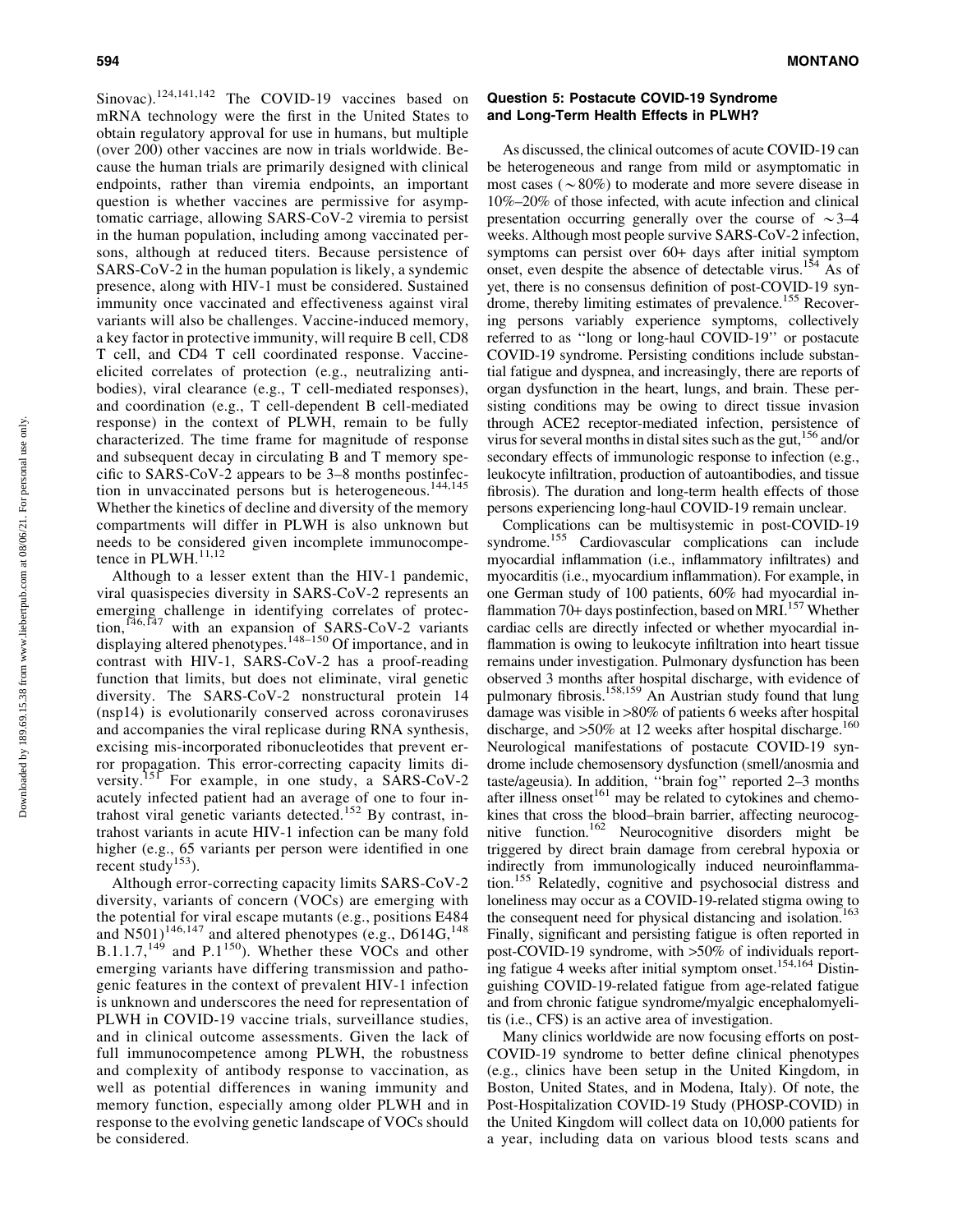biomarkers to identify diagnostic profiles.<sup>165</sup> Integrating PLWH into these clinical studies will be crucial to a better understanding in COVID-19 long-term impact in PLWH. Among aging PLWH, while living near-normal lifespans, multiple health burdens persist including chronic inflammation, multimorbidity (e.g., cardiovascular disease, cognitive impairment, fatigue, and frailty), $166$  and polypharmacy.<sup>28</sup> Whether these health burdens in aging PLWH are exacerbated in those persons coinfected with SARS-CoV-2 or lower meaningful clinical thresholds for diagnostic complications associated with long-COVID-19 remains unclear.

## Concluding Thoughts

Although great progress has been made in the understanding of SARS-CoV-2 and the disease it causes in humans, in the development of more effective therapies and most importantly in the development of effective vaccines, much work remains in our understanding of the disease in special populations including PLWH but also in ensuring equal access to care and treatment to all.

#### Internal Review Board Statement

This article is a review of published literature and publicly available data. No data are presented or described that can be linked to personal identity.

# Author's Contribution

The author conceptualized and wrote the article in its entirety.

#### Acknowledgments

The author acknowledges the support of the Boston Claude D. Pepper Older Americans Independence Center and the Harvard University Center for AIDS Research.

#### Author Disclosure Statement

No competing financial interests exist.

#### Funding Information

The author acknowledges the following funding including P30 AG031679-10 6777 and P30AI060354-17 7331.

#### **References**

- 1. Wu F, Zhao S, Yu B, *et al.*: A new coronavirus associated with human respiratory disease in China. Nature 2020; 579:265–269.
- 2. Bedford T, Greninger AL, Roychoudhury P, *et al.*: Cryptic transmission of SARS-CoV-2 in Washington state. Science 2020;370:571–575.
- 3. Worobey M, Pekar J, Larsen BB, *et al.*: The emergence of SARS-CoV-2 in Europe and North America. Science 2020;370:564–570.
- 4. Worldometer: Worldometers.info, 2020; Available at https:// www.worldometers.info/coronavirus/, accessed December 1, 2020.
- 5. Global HIV & AIDS statistics—2020 fact sheet. UNAIDS, 2020; Available at https://www.unaids.org/en/resources/ fact-sheet, accessed December 1, 2020.
- 6. Docherty AB, Harrison EM, Green CA, *et al.*: Features of 20 133 UK patients in hospital with covid-19 using the ISARIC WHO Clinical Characterisation Protocol: Prospective observational cohort study. BMJ 2020;369: m1985.
- 7. Grasselli G, Zangrillo A, Zanella A, *et al.*: Baseline characteristics and outcomes of 1591 patients infected with SARS-CoV-2 admitted to ICUs of the Lombardy Region, Italy. JAMA 2020;323:1574–1581.
- 8. The sex, gender and COVID-19 project. Global Health 50/50; Available at https://globalhealth5050.org/the-sexgender-and-covid-19-project/, accessed December 1, 2020.
- 9. Scully EP, Haverfield J, Ursin RL, Tannenbaum C, Klein SL: Considering how biological sex impacts immune responses and COVID-19 outcomes. Nat Rev Immunol 2020;20:442–447.
- 10. Richardson S, Hirsch JS, Narasimhan M, *et al.*: Presenting characteristics, comorbidities, and outcomes among 5700 patients hospitalized with COVID-19 in the New York City Area. JAMA 2020;323:2052–2059.
- 11. de Armas LR, Pallikkuth S, George V, *et al.*: Reevaluation of immune activation in the era of cART and an aging HIV-infected population. JCI Insight 2017;2: e95726.
- 12. Korencak M, Byrne M, Richter E, *et al.*: Effect of HIV infection and antiretroviral therapy on immune cellular functions. JCI Insight 2019;4:e126675.
- 13. Bhaskaran K, Rentsch CT, MacKenna B, *et al.*: HIV infection and COVID-19 death: A population-based cohort analysis of UK primary care data and linked national death registrations within the OpenSAFELY platform. Lancet HIV 2021;8:e24–e32.
- 14. Boulle A, Davies MA, Hussey H, *et al.*: Risk factors for COVID-19 death in a population cohort study from the Western Cape Province, South Africa. Clin Infect Dis 2020. [Epub ahead of print]; DOI: 10.1093/cid/ ciaa1198.
- 15. Geretti AM, Stockdale AJ, Kelly SH, *et al.*: Outcomes of COVID-19 related hospitalization among people with HIV in the ISARIC WHO Clinical Characterization Protocol (UK): A prospective observational study. Clin Infect Dis 2020. [Epub ahead of print]; DOI: 10.1093/cid/ciaa1605.
- 16. Hadi YB, Naqvi SFZ, Kupec JT, Sarwari AR: Characteristics and outcomes of COVID-19 in patients with HIV: A multicentre research network study. AIDS 2020; 34:F3–F8.
- 17. Karmen-Tuohy S, Carlucci PM, Zervou FN, *et al.*: Outcomes among HIV-positive patients hospitalized with COVID-19. J Acquir Immune Defic Syndr 2020;85: 6–10.
- 18. Mellor M, Bast A, Jones N, *et al.*: Risk of adverse COVID-19 outcomes for people living with HIV: A rapid review and meta-analysis. AIDS 2021. [Epub ahead of print]; DOI: 10.1097/QAD.0000000000002836.
- 19. May M: Effects of the Covid-19 Pandemic on ''The Big Three'': HIV, tuberculosis, and malaria. Ann Public Health Reports 2020;4:100–104.
- 20. Waters LJ, Pozniak AL: COVID-19 death in people with HIV: Interpret cautiously. Lancet HIV 2021;8:e2–e3.
- 21. Centers for Disease Control and Prevention: COVID-19 Hospitalization and Death by Age. 2020; Available at https://www.cdc.gov/coronavirus/2019-ncov/covid-data/ investigations-discovery/hospitalization-death-by-age .html, accessed December 1, 2020.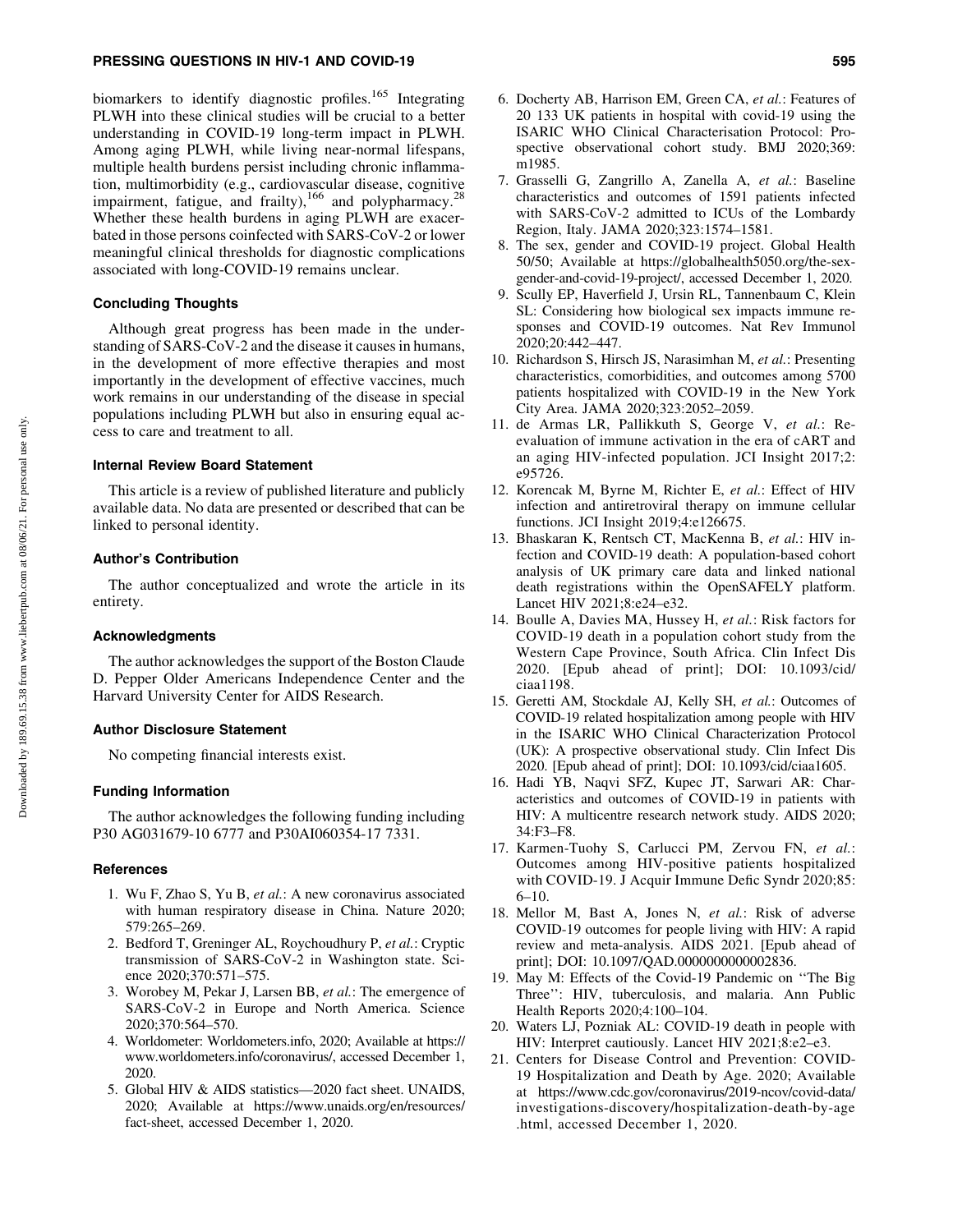- 22. Althoff KN, Jacobson LP, Cranston RD, *et al.*: Age, comorbidities, and AIDS predict a frailty phenotype in men who have sex with men. J Gerontol A Biol Sci Med Sci 2014;69:189–198.
- 23. Schrack JA, Althoff KN, Jacobson LP, *et al.*: Accelerated longitudinal gait speed decline in HIV-infected older men. J Acquir Immune Defic Syndr 2015;70:370–376.
- 24. Schrack JA, Jacobson LP, Althoff KN, *et al.*: Effect of HIV-infection and cumulative viral load on age-related decline in grip strength. AIDS 2016;30:2645–2652.
- 25. Sheppard DP, Iudicello JE, Bondi MW, *et al.*: Elevated rates of mild cognitive impairment in HIV disease. J Neurovirol 2015;21:576–584.
- 26. Deeks SG, Tracy R, Douek DC: Systemic effects of inflammation on health during chronic HIV infection. Immunity 2013;39:633–645.
- 27. Guaraldi G, Meschiari M, Cozzi-Lepri A, *et al.*: Tocilizumab in patients with severe COVID-19: A retrospective cohort study. Lancet Rheumatol 2020;2:e474–e484.
- 28. Guaraldi G, Milic J, Martinez E, *et al.*: HIV care models during the COVID-19 era. Clin Infect Dis 2020. [Epub ahead of print]; DOI: 10.1093/cid/ciaa1864.
- 29. Premeaux TA, Javandel S, Hosaka KRJ, *et al.*: Associations between plasma immunomodulatory and inflammatory mediators with VACS index scores among older HIV-infected adults on antiretroviral therapy. Front Immunol 2020;11:1321.
- 30. Lopez-Otin C, Blasco MA, Partridge L, Serrano M, Kroemer G: The hallmarks of aging. Cell 2013;153:1194– 1217.
- 31. Kennedy BK, Berger SL, Brunet A, *et al.*: Geroscience: Linking aging to chronic disease. Cell 2014;159:709–713.
- 32. Montecino-Rodriguez E, Berent-Maoz B, Dorshkind K: Causes, consequences, and reversal of immune system aging. J Clin Invest 2013;123:958–965.
- 33. Montano M, Bhasin S, D'Aquila RT, *et al.*: Harvard HIV and aging workshop: Perspectives and priorities from Claude D. Pepper Centers and Centers for AIDS Research. AIDS Res Hum Retroviruses 2019;35:999–1012.
- 34. Sundermann EE, Erlandson KM, Pope CN, *et al.*: Current challenges and solutions in research and clinical care of older persons living with HIV: Findings presented at the 9th international workshop on HIV and aging. AIDS Res Hum Retroviruses 2019;35:985–998.
- 35. Mueller AL, McNamara MS, Sinclair DA: Why does COVID-19 disproportionately affect older people? Aging (Albany NY) 2020;12:9959–9981.
- 36. Promislow DEL: A geroscience perspective on COVID-19 mortality. J Gerontol A Biol Sci Med Sci 2020;75:e30–e33.
- 37. Filbin MR, Mehta A, Schneider AM, *et al.*: Plasma proteomics reveals tissue-specific cell death and mediators of cell-cell interactions in severe COVID-19 patients. bioRxiv 2020. [Epub ahead of print]; DOI: 10.1101/2020.11.02.365536.
- 38. George VK, Pallikkuth S, Pahwa R, *et al.*: Circulating inflammatory monocytes contribute to impaired influenza vaccine responses in HIV-infected participants. AIDS 2018;32:1219–1228.
- 39. Pallikkuth S, De Armas LR, Pahwa R, *et al.*: Impact of aging and HIV infection on serologic response to seasonal influenza vaccination. AIDS 2018;32:1085–1094.
- 40. Sharma G, Volgman AS, Michos ED: Sex differences in mortality from COVID-19 pandemic: Are men vulnerable and women protected? JACC Case Rep 2020;2:1407–1410.
- 41. Epidemiology Working Group for NCIP Epidemic Response, Chinese Center for Disease Control and Prevention: The epidemiological characteristics of an outbreak of 2019 novel coronavirus diseases (COVID-19) in China [in Chinese]. Zhonghua Liu Xing Bing Xue Za Zhi 2020;41: 145–151.
- 42. Cai H: Sex difference and smoking predisposition in patients with COVID-19. Lancet Respir Med 2020;8:e20.
- 43. Promislow DEL: A geroscience perspective on COVID-19 mortality. J Gerontol A Biol Sci Med Sci 2020;75:e30–e33.
- 44. Capuano A, Rossi F, Paolisso G: Covid-19 kills more men than women: An overview of possible reasons. Front Cardiovasc Med 2020;7:131.
- 45. Bhopal SS, Bhopal R: Sex differential in COVID-19 mortality varies markedly by age. Lancet 2020;396:532– 533.
- 46. Takahashi T, Ellingson MK, Wong P, *et al.*: Sex differences in immune responses that underlie COVID-19 disease outcomes. Nature 2020;588:315–320.
- 47. Gupta S, Nakabo S, Blanco LP, *et al.*: Sex differences in neutrophil biology modulate response to type I interferons and immunometabolism. Proc Natl Acad Sci U S A 2020; 117:16481–16491.
- 48. Hoffmann M, Kleine-Weber H, Schroeder S, *et al.*: SARS-CoV-2 cell entry depends on ACE2 and TMPRSS2 and is blocked by a clinically proven protease inhibitor. Cell 2020;181:271–280.e278.
- 49. Haitao T, Vermunt JV, Abeykoon J, *et al.*: COVID-19 and sex differences: Mechanisms and biomarkers. Mayo Clin Proc 2020;95:2189–2203.
- 50. Ghazizadeh Z, Majd H, Richter M, *et al.*: Androgen regulates SARS-CoV-2 receptor levels and is associated with severe COVID-19 symptoms in men. bioRxiv 2020. [Epub ahead of print]; DOI: 10.1101/2020.05.12.091082.
- 51. Lucas JM, Heinlein C, Kim T, *et al.*: The androgenregulated protease TMPRSS2 activates a proteolytic cascade involving components of the tumor microenvironment and promotes prostate cancer metastasis. Cancer Discov 2014;4:1310–1325.
- 52. Rastrelli G, Di Stasi V, Inglese F, *et al.*: Low testosterone levels predict clinical adverse outcomes in SARS-CoV-2 pneumonia patients. Andrology 2021;9:88–98.
- 53. Schroeder M, Schaumburg B, Müller Z, et al.: Sex hormone and metabolic dysregulations are associated with critical illness in male Covid-19 patients. medRxiv 2020. [Epub ahead of print]; DOI: 10.1101/2020.05.07.20073817.
- 54. Bobjer J, Katrinaki M, Tsatsanis C, Lundberg Giwercman Y, Giwercman A: Negative association between testosterone concentration and inflammatory markers in young men: A nested cross-sectional study. PLoS One 2013;8: e61466.
- 55. Maggio M, Basaria S, Ceda GP, *et al.*: The relationship between testosterone and molecular markers of inflammation in older men. J Endocrinol Invest 2005; 28(11 Suppl):116–119.
- 56. Monroe AK, Dobs AS, Xu X, *et al.*: Sex hormones, insulin resistance, and diabetes mellitus among men with or at risk for HIV infection. J Acquir Immune Defic Syndr 2011;58:173–180.
- 57. Rochira V, Guaraldi G: Hypogonadism in the HIVinfected man. Endocrinol Metab Clin North Am 2014;43: 709–730.
- 58. Hogg RS, Eyawo O, Collins AB, *et al.*: Health-adjusted life expectancy in HIV-positive and HIV-negative men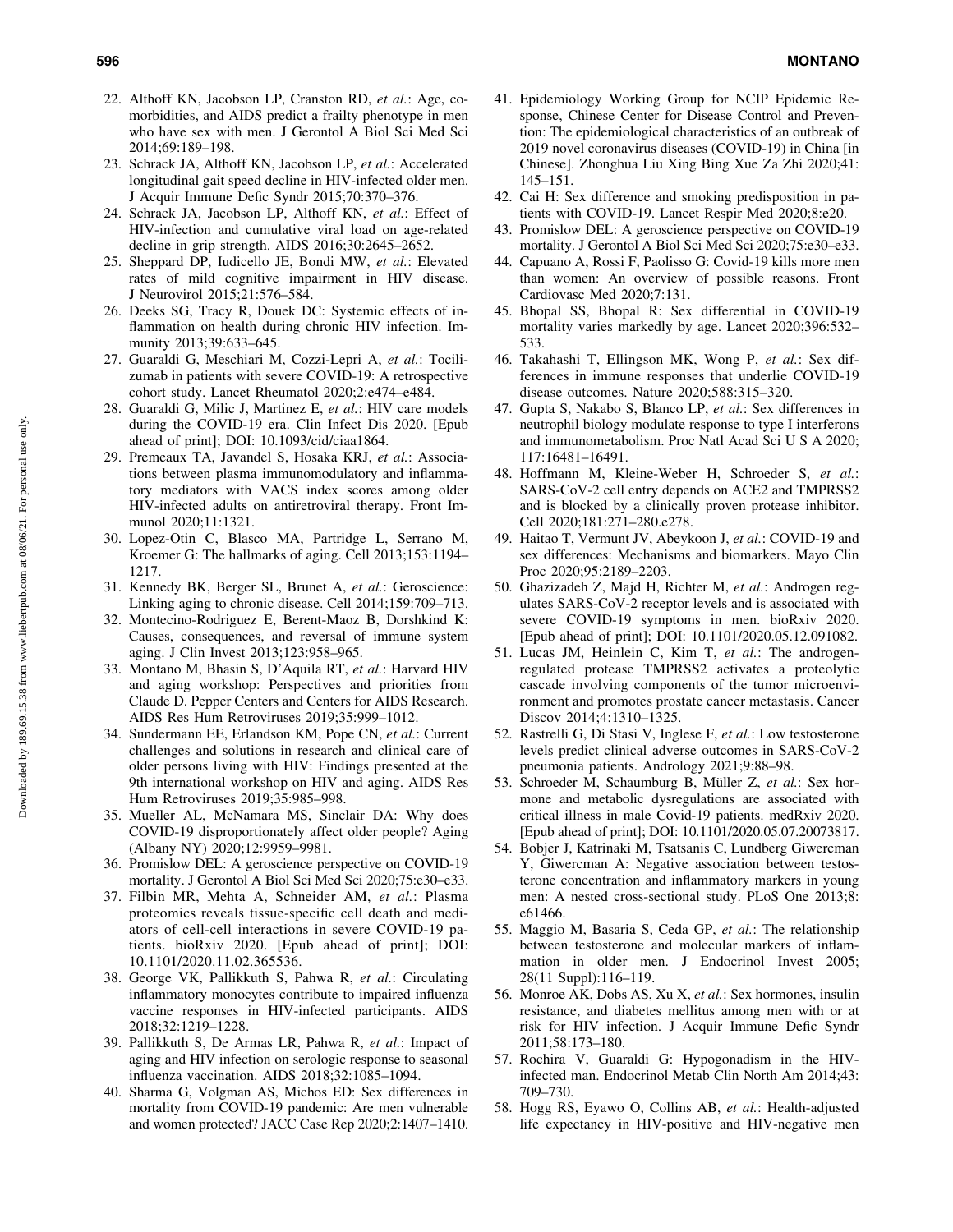and women in British Columbia, Canada: A populationbased observational cohort study. Lancet HIV 2017;4: e270–e276.

- 59. Salter ML, Lau B, Go VF, Mehta SH, Kirk GD: HIV infection, immune suppression, and uncontrolled viremia are associated with increased multimorbidity among aging injection drug users. Clin Infect Dis 2011;53:1256–1264.
- 60. Scully EP: Sex differences in HIV infection. Curr HIV/- AIDS Rep 2018;15:136–146.
- 61. Krebs SJ, Slike BM, Sithinamsuwan P, *et al.*: Sex differences in soluble markers vary before and after the initiation of antiretroviral therapy in chronically HIVinfected individuals. AIDS 2016;30:1533–1542.
- 62. Mathad JS, Gupte N, Balagopal A, *et al.*: Sex-related differences in inflammatory and immune activation markers before and after combined antiretroviral therapy initiation. J Acquir Immune Defic Syndr 2016;73:123–129.
- 63. Mackey K, Ayers CK, Kondo KK, *et al.*: Racial and ethnic disparities in COVID-19-related infections, hospitalizations, and deaths: A systematic review. Ann Intern Med 2020. [Epub ahed of print]; DOI: 10.7326/M20-6306.
- 64. Price-Haywood EG, Burton J, Fort D, Seoane L: Hospitalization and mortality among Black patients and White patients with Covid-19. N Engl J Med 2020;382:2534– 2543.
- 65. Sze S, Pan D, Nevill CR, *et al.*: Ethnicity and clinical outcomes in COVID-19: A systematic review and metaanalysis. EClinicalMedicine 2020;29:100630.
- 66. Centers for Disease Control and Prevention: COVID-19 Hospitalization and Death by Race/Ethnicity. 2020; Available at https://www.cdc.gov/coronavirus/2019-ncov/ covid-data/nvestigations-discovery/hospitalization-deathby-race-ethnicity.html, accessed December 1, 2020.
- 67. Rodriguez F, Solomon N, de Lemos JA, *et al.*: Racial and ethnic differences in presentation and outcomes for patients hospitalized with COVID-19: Findings from the American Heart Association's COVID-19 Cardiovascular Disease Registry. Circulation 2020. [Epub ahead of print]; DOI: 10.1161/CIRCULATIONAHA.120.052278.
- 68. Ogedegbe G, Ravenell J, Adhikari S, *et al.*: Assessment of racial/ethnic disparities in hospitalization and mortality in patients with COVID-19 in New York City. JAMA Netw Open 2020;3:e2026881.
- 69. Tai DBG, Shah A, Doubeni CA, Sia IG, Wieland ML: The disproportionate impact of COVID-19 on racial and ethnic minorities in the United States. Clin Infect Dis 2021;72: 703–706.
- 70. Crepaz N, Dong X, Wang X, Hernandez AL, Hall HI: Racial and ethnic disparities in sustained viral suppression and transmission risk potential among persons receiving HIV care—United States, 2014. MMWR Morb Mortal Wkly Rep 2018;67:113–118.
- 71. Chinn JJ, Hummer RA: Racial disparities in functional limitations among Hispanic women in the United States. Res Aging 2016;38:399–423.
- 72. Murphy K, Hoover DR, Shi Q, *et al.*: Association of selfreported race with AIDS death in continuous HAART users in a cohort of HIV-infected women in the United States. AIDS 2013;27:2413–2423.
- 73. Thorpe RJ, Jr., Koster A, Kritchevsky SB, *et al.*: Race, socioeconomic resources, and late-life mobility and decline: findings from the Health, Aging, and Body Composition study. J Gerontol A Biol Sci Med Sci 2011;66: 1114–1123.
- 74. Wu Z, McGoogan JM: Characteristics of and important lessons from the coronavirus disease 2019 (COVID-19) outbreak in China: Summary of a report of 72 314 cases from the Chinese Center for Disease Control and Prevention. JAMA 2020;323:1239–1242.
- 75. Fan E, Brodie D, Slutsky AS: Acute respiratory distress syndrome: Advances in diagnosis and treatment. JAMA 2018;319:698–710.
- 76. Xu Z, Shi L, Wang Y, *et al.*: Pathological findings of COVID-19 associated with acute respiratory distress syndrome. Lancet Respir Med 2020;8:420–422.
- 77. Qin C, Zhou L, Hu Z, *et al.*: Dysregulation of immune response in patients with COVID-19 in Wuhan, China. Clin Infect Dis 2020;71:762–768.
- 78. Mo P, Xing Y, Xiao Y, *et al.*: Clinical characteristics of refractory COVID-19 pneumonia in Wuhan, China. Clin Infect Dis 2020. [Epub ahead of print]; DOI: 10.1093/cid/ciaa270.
- 79. Huang C, Wang Y, Li X, *et al.*: Clinical features of patients infected with 2019 novel coronavirus in Wuhan, China. Lancet 2020;395:497–506.
- 80. Hadjadj J, Yatim N, Barnabei L, *et al.*: Impaired type I interferon activity and exacerbated inflammatory responses in severe Covid-19 patients. Science 2020;369: 718–724.
- 81. Gong J, Dong H, Xia SQ, *et al.*: Correlation analysis between disease severity and inflammation-related parameters in patients with COVID-19 pneumonia. medRxiv 2020. [Epub ahead of print]; DOI: 10.1101/ 2020.02.25.20025643.
- 82. Blanco-Melo D, Nilsson-Payant BE, Liu WC, *et al.*: Imbalanced host response to SARS-CoV-2 drives development of COVID-19. Cell 2020;181:1036–1045.e1039.
- 83. Lucas C, Wong P, Klein J, *et al.*: Longitudinal analyses reveal immunological misfiring in severe COVID-19. Nature 2020;584:463–469.
- 84. Rydyznski Moderbacher C, Ramirez SI, Dan JM, *et al.*: Antigen-specific adaptive immunity to SARS-CoV-2 in acute COVID-19 and associations with age and disease severity. Cell 2020;183:996–1012.e1019.
- 85. Gandhi RT, Lynch JB, del Rio C: Mild or moderate Covid-19. N Engl J Med 2020;383:1757–1766.
- 86. Fajnzylber J, Regan J, Coxen K, *et al.*: SARS-CoV-2 viral load is associated with increased disease severity and mortality. Nat Commun 2020;11:5493.
- 87. Grant RA, Morales-Nebreda L, Markov NS, *et al.*: Circuits between infected macrophages and T cells in SARS-CoV-2 pneumonia. Nature 2021. [Epub ahead of print]; DOI: 10.1038/s41586-020-03148-w.
- 88. Merad M, Martin JC: Pathological inflammation in patients with COVID-19: A key role for monocytes and macrophages. Nat Rev Immunol 2020;20:355–362.
- 89. Freeman TL, Swartz TH: Targeting the NLRP3 inflammasome in severe COVID-19. Front Immunol 2020; 11:1518.
- 90. Ferrucci L, Harris TB, Guralnik JM, *et al.*: Serum IL-6 level and the development of disability in older persons. J Am Geriatr Soc 1999;47:639–646.
- 91. Barbieri M, Ferrucci L, Ragno E, *et al.*: Chronic inflammation and the effect of IGF-I on muscle strength and power in older persons. Am J Physiol Endocrinol Metab 2003;284:E481–E487.
- 92. Ferrucci L, Penninx BW, Volpato S, *et al.*: Change in muscle strength explains accelerated decline of physical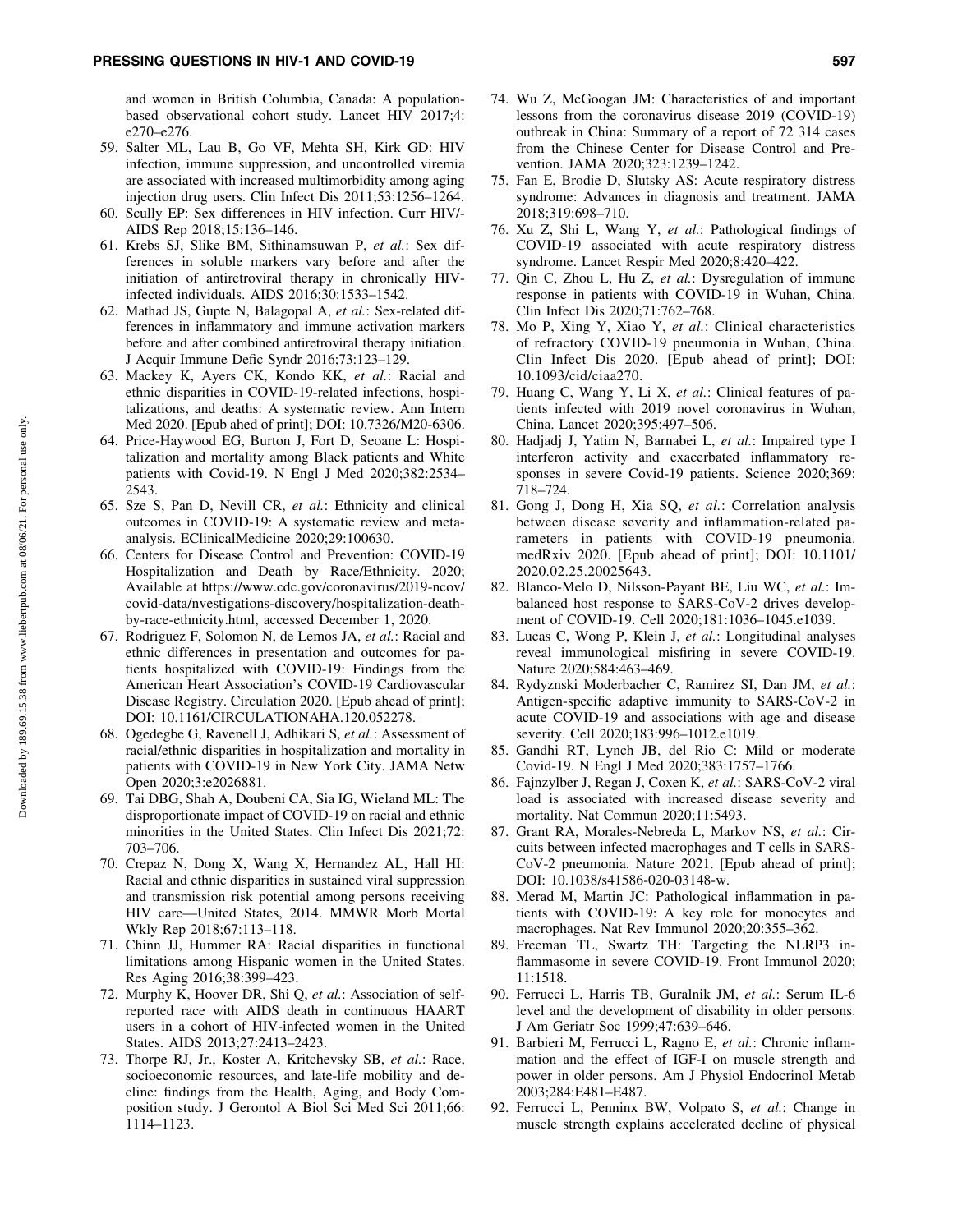function in older women with high interleukin-6 serum levels. J Am Geriatr Soc 2002;50:1947–1954.

- 93. Franceschi C, Capri M, Monti D, *et al.*: Inflammaging and anti-inflammaging: A systemic perspective on aging and longevity emerged from studies in humans. Mech Ageing Dev 2007;128:92–105.
- 94. Krabbe KS, Pedersen M, Bruunsgaard H: Inflammatory mediators in the elderly. Exp Gerontol 2004;39:687–699.
- 95. Roubenoff R, Parise H, Payette HA, *et al.*: Cytokines, insulin-like growth factor 1, sarcopenia, and mortality in very old community-dwelling men and women: The Framingham Heart Study. Am J Med 2003;115:429–435.
- 96. Sergi G, Sarti S, Mosele M, *et al.*: Changes in healthy elderly women's physical performance: A 3-year followup. Exp Gerontol 2011;46:929–933.
- 97. Gandhi RT, McMahon DK, Bosch RJ, *et al.*: Levels of HIV-1 persistence on antiretroviral therapy are not associated with markers of inflammation or activation. PLoS Pathog 2017;13:e1006285.
- 98. Margolick JB, Bream JH, Martinez-Maza O, *et al.*: Frailty and circulating markers of inflammation in HIV+ and HIV- men in the multicenter AIDS cohort study. J Acquir Immune Defic Syndr 2017;74:407–417.
- 99. Martin GE, Gouillou M, Hearps AC, *et al.*: Ageassociated changes in monocyte and innate immune activation markers occur more rapidly in HIV infected women. PLoS One 2013;8:e55279.
- 100. Sandmand M, Bruunsgaard H, Kemp K, Andersen-Ranberg K, Schroll M, Jeune B: High circulating levels of tumor necrosis factor-alpha in centenarians are not associated with increased production in T lymphocytes. Gerontology 2003;49:155–160.
- 101. Seidler S, Zimmermann HW, Bartneck M, Trautwein C, Tacke F: Age-dependent alterations of monocyte subsets and monocyte-related chemokine pathways in healthy adults. BMC Immunol 2010;11:30.
- 102. Tran T, Guardigni V, Pencina KM, *et al.*: Atypical skeletal muscle profiles in human immunodeficiency virusinfected asymptomatic middle-aged adults. Clin Infect Dis 2018;66:1918–1927.
- 103. Baranoski AS, Harris A, Michaels D, *et al.*: Relationship between poor physical function, inflammatory markers, and comorbidities in HIV-infected women on antiretroviral therapy. J Womens Health (Larchmt) 2014;23: 69–76.
- 104. Erlandson KM, Allshouse AA, Jankowski CM, *et al.*: Association of functional impairment with inflammation and immune activation in HIV type 1–infected adults receiving effective antiretroviral therapy. J Infect Dis 2013; 208:249–259.
- 105. Zhang W, Nilles TL, Johnson JR, Margolick JB: Regulatory T cells, frailty, and immune activation in men who have sex with men in the multicenter AIDS cohort study. J Gerontol A Biol Sci Med Sci 2015;70:1533–1541.
- 106. Nikolich- $\angle$  ugich J: The twilight of immunity: Emerging concepts in aging of the immune system. Nat Immunol 2018;19:10–19.
- 107. Furman D, Campisi J, Verdin E, *et al.*: Chronic inflammation in the etiology of disease across the life span. Nat Med 2019;25:1822–1832.
- 108. Datta SD, Talwar A, Lee JT: A proposed framework and timeline of the spectrum of disease due to SARS-CoV-2 infection: Illness beyond acute infection and public health implications. JAMA 2020;324:2251–2252.
- 109. Siddiqi HK, Mehra MR: COVID-19 illness in native and immunosuppressed states: A clinical-therapeutic staging proposal. J Heart Lung Transplant 2020;39:405–407.
- 110. Schulte-Schrepping J, Reusch N, Paclik D, *et al.*: Severe COVID-19 is marked by a dysregulated myeloid cell compartment. Cell 2020;182:1419–1440.e1423.
- 111. McMahan K, Yu J, Mercado NB, *et al.*: Correlates of protection against SARS-CoV-2 in rhesus macaques. Nature 2020. [Epub ahead of print]; DOI: 10.1038/s41586- 020-03041-6.
- 112. Su Y, Chen D, Yuan D, *et al.*: Multi-omics resolves a sharp disease-state shift between mild and moderate COVID-19. Cell 2020;183:1479–1495.e1420.
- 113. Mercado NB, Zahn R, Wegmann F, *et al.*: Single-shot Ad26 vaccine protects against SARS-CoV-2 in rhesus macaques. Nature 2020;586:583–588.
- 114. Rogers TF, Zhao F, Huang D, *et al.*: Isolation of potent SARS-CoV-2 neutralizing antibodies and protection from disease in a small animal model. Science 2020;369: 956–963.
- 115. Crawford KHD, Dingens AS, Eguia R, *et al.*: Dynamics of neutralizing antibody titers in the months after SARS-CoV-2 infection. J Infect Dis 2020. [Epub ahead of print]; DOI: 10.1093/infdis/jiaa618.
- 116. Long QX, Liu BZ, Deng HJ, *et al.*: Antibody responses to SARS-CoV-2 in patients with COVID-19. Nat Med 2020; 26:845–848.
- 117. Long QX, Tang XJ, Shi QL, *et al.*: Clinical and immunological assessment of asymptomatic SARS-CoV-2 infections. Nat Med 2020;26:1200–1204.
- 118. Luchsinger LL, Ransegnola BP, Jin DK, *et al.*: Serological assays estimate highly variable SARS-CoV-2 neutralizing antibody activity in recovered COVID-19 patients. J Clin Microbiol 2020;58:e02005-20.
- 119. Okba NMA, Müller MA, Li W, et al.: Severe acute respiratory syndrome coronavirus 2-specific antibody responses in coronavirus disease patients. Emerg Infect Dis 2020;26:1478–1488.
- 120. Seow J, Graham C, Merrick B, *et al.*: Longitudinal observation and decline of neutralizing antibody responses in the three months following SARS-CoV-2 infection in humans. Nat Microbiol 2020;5:1598–1607.
- 121. Wang EY, Mao T, Klein J, *et al.*: Diverse functional autoantibodies in patients with COVID-19. medRxiv 2020. [Epub ahead of print]; DOI: 10.1101/2020.12 .10.20247205.
- 122. Zhang B, Zhou X, Zhu C, *et al.*: Immune phenotyping based on the neutrophil-to-lymphocyte ratio and IgG level predicts disease severity and outcome for patients with COVID-19. Front Mol Biosci 2020;7:157.
- 123. Zhao J, Yuan Q, Wang H, *et al.*: Antibody responses to SARS-CoV-2 in patients with novel coronavirus disease 2019. Clin Infect Dis 2020;71:2027–2034.
- 124. Poland GA, Ovsyannikova IG, Kennedy RB: SARS-CoV-2 immunity: Review and applications to phase 3 vaccine candidates. Lancet 2020;396:1595–1606.
- 125. Röltgen K, Powell AE, Wirz OF, et al.: Defining the features and duration of antibody responses to SARS-CoV-2 infection associated with disease severity and outcome. Sci Immunol 2020;5:eabe0240.
- 126. Norman M, Gilboa T, Ogata AF, *et al.*: Ultrasensitive high-resolution profiling of early seroconversion in patients with COVID-19. Nat Biomed Eng 2020;4:1180– 1187.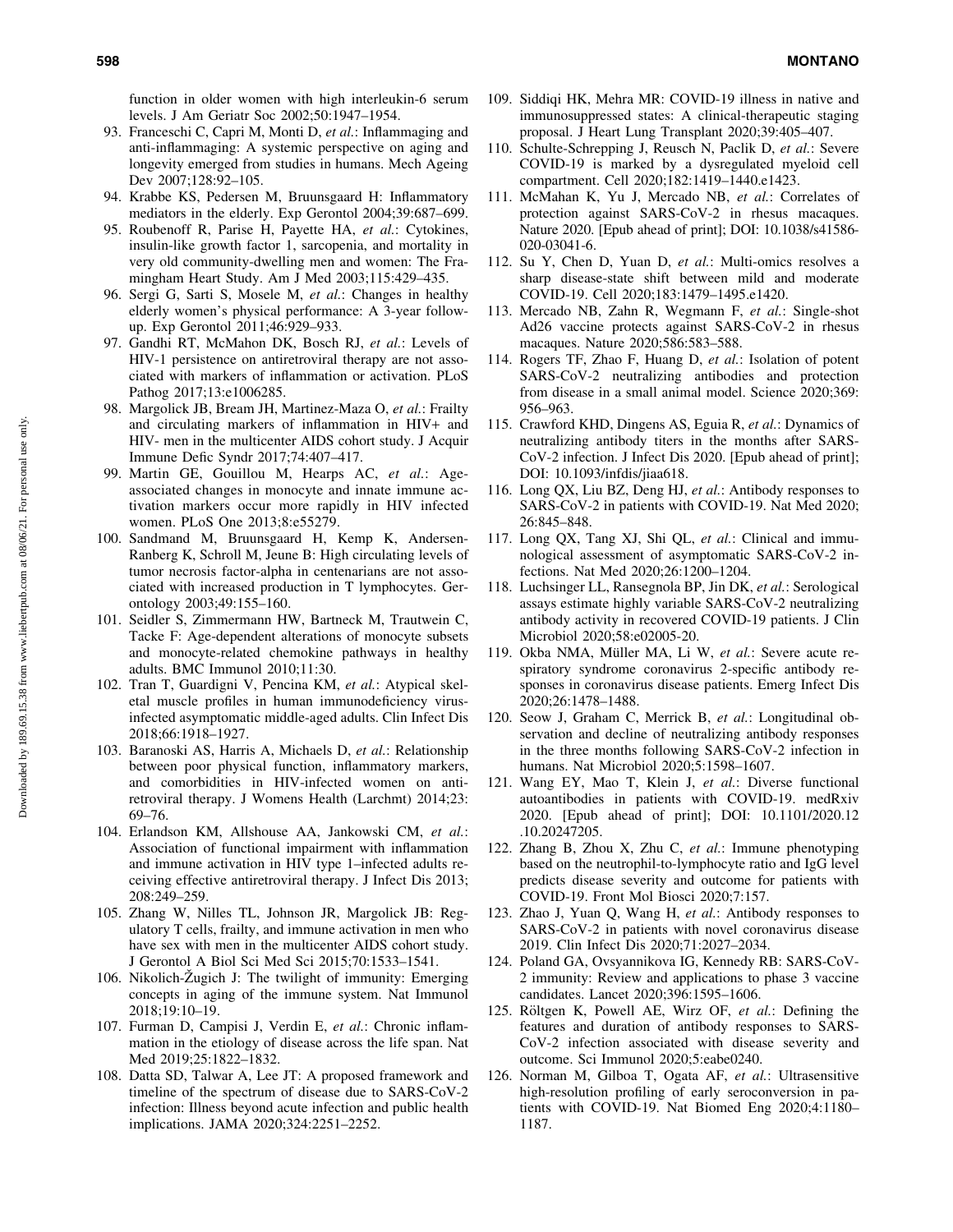- 127. Molony RD, Nguyen JT, Kong Y, Montgomery RR, Shaw AC, Iwasaki A: Aging impairs both primary and secondary RIG-I signaling for interferon induction in human monocytes. Sci Signal 2017;10:eaan2392.
- 128. Pillai PS, Molony RD, Martinod K, *et al.*: Mx1 reveals innate pathways to antiviral resistance and lethal influenza disease. Science 2016;352:463–466.
- 129. Arunachalam PS, Wimmers F, Mok CKP, *et al.*: Systems biological assessment of immunity to mild versus severe COVID-19 infection in humans. Science 2020;369:1210– 1220.
- 130. Marovich M, Mascola JR, Cohen MS: Monoclonal antibodies for prevention and treatment of COVID-19. JAMA 2020;324:131–132.
- 131. Tuccori M, Ferraro S, Convertino I, *et al.*: Anti-SARS-CoV-2 neutralizing monoclonal antibodies: Clinical pipeline. MAbs 2020;12:1854149.
- 132. RECOVERY Collaborative Group; Horby P, Lim WS, *et al.*: Dexamethasone in hospitalized patients with Covid-19—Preliminary report. N Engl J Med 2020. [Epub ahead of print]; DOI: 10.1056/NEJMoa2021436.
- 133. Gordon AC, Mouncey PR, Al-Beidh F, *et al.*: Interleukin-6 receptor antagonists in critically ill patients with Covid-19—Preliminary report. medRxiv 2021. [Epub ahead of print]; DOI: 10.1101/2021.01.07.21249390.
- 134. Stone JH, Frigault MJ, Serling-Boyd NJ, *et al.*: Efficacy of tocilizumab in patients hospitalized with Covid-19. N Engl J Med 2020;383:2333–2344.
- 135. Company ELa: Baricitinib in combination with remdesivir reduces time to recovery in hospitalized patients with COVID-19 in NIAIDsponsored ACTT-2 trial. 2020; Available at https://investor.lilly.com/node/43706/pdf, accessed December 1, 2020.
- 136. Jorgensen SCJ, Tse CLY, Burry L, Dresser LD: Baricitinib: A review of pharmacology, safety, and emerging clinical experience in COVID-19. Pharmacotherapy 2020; 40:843–856.
- 137. Luo M, Liu J, Jiang W, Yue S, Liu H, Wei S: IL-6 and CD8+ T cell counts combined are an early predictor of inhospital mortality of patients with COVID-19. JCI Insight 2020;5:e139024.
- 138. Messner CB, Demichev V, Wendisch D, *et al.*: Ultrahigh-throughput clinical proteomics reveals classifiers of COVID-19 infection. Cell Syst 2020;11:11– 24.e14.
- 139. Scozzi D, Cano M, Ma L, *et al.*: Circulating mitochondrial DNA is an early indicator of severe illness and mortality from COVID-19. JCI Insight 2021. [Epub ahead of print]; DOI: 10.1172/jci.insight.143299.
- 140. Cao B, Wang Y, Wen D, *et al.*: A trial of lopinavir– ritonavir in adults hospitalized with severe Covid-19. N Engl J Med 2020;382:1787–1799.
- 141. Lurie N, Saville M, Hatchett R, Halton J: Developing Covid-19 vaccines at pandemic speed. N Engl J Med 2020;382:1969–1973.
- 142. Thanh Le T, Andreadakis Z, Kumar A, *et al.*: The COVID-19 vaccine development landscape. Nat Rev Drug Discov 2020;19:305–306.
- 143. Centers for Disease Control and Prevention: Our Progress Against Polio. 2020; Available at https://www.cdc.gov/ polio/progress/index.htm, accessed December 1, 2020.
- 144. Dan JM, Mateus J, Kato Y, *et al.*: Immunological memory to SARS-CoV-2 assessed for up to 8 months after infection. Science 2021;371:eabf4063.
- 145. Chen Y, Zuiani A, Fischinger S, *et al.*: Quick COVID-19 healers sustain anti-SARS-CoV-2 antibody production. Cell 2020;183:1496–1507.e1416.
- 146. Andreano E, Piccini G, Licastro D, *et al.*: SARS-CoV-2 escape in vitro from a highly neutralizing COVID-19 convalescent plasma. bioRxiv 2020. [Epub ahead of print]; DOI: 10.1101/2020.12.28.424451.
- 147. Wang Z, Schmidt F, Weisblum Y, *et al.*: mRNA vaccineelicited antibodies to SARS-CoV-2 and circulating variants. bioRxiv 2021. [Epub ahead of print]; DOI: 10.1101/2021.01.15.426911.
- 148. Plante JA, Liu Y, Liu J, *et al.*: Spike mutation D614G alters SARS-CoV-2 fitness. Nature 2020. [Epub ahead of print]; DOI: 10.1038/s41586-020-2895-3.
- 149. Volz E, Mishra S, Chand M, *et al.*: Transmission of SARS-CoV-2 lineage B.1.1.7 in England: Insights from linking epidemiological and genetic data. medRxiv 2021. [Epub ahead of print]; DOI: 10.1101/2020.12.30 .20249034.
- 150. Faria N, Morales Claro I, Candido D, Moyses Franco L, Network CG: Genomic characterisation of an emergent SARS-CoV-2 lineage in Manaus: Preliminary findings. 2021; Available at https://virological.org/t/ genomic-characterisation-of-an-emergent-sars-cov-2 lineage-in-manaus-preliminary-findings/586, accessed January 1, 2021.
- 151. Eskier D, Suner A, Oktay Y, Karakülah G: Mutations of SARS-CoV-2 nsp14 exhibit strong association with increased genome-wide mutation load. PeerJ 2020;8:e10181.
- 152. Shen Z, Xiao Y, Kang L, *et al.*: Genomic Diversity of severe acute respiratory syndrome-coronavirus 2 in patients with coronavirus disease 2019. Clin Infect Dis 2020; 71:713–720.
- 153. Liu Y, Jia L, Su B, *et al.*: The genetic diversity of HIV-1 quasispecies within primary infected individuals. AIDS Res Hum Retroviruses 2020;36:440–449.
- 154. Carfı` A, Bernabei R, Landi F: Persistent symptoms in patients after acute COVID-19. JAMA2020;324:603– 605.
- 155. Del Rio C, Collins LF, Malani P: Long-term health consequences of COVID-19. JAMA 2020. [Epub ahead of print]; DOI: 10.1001/jama.2020.19719.
- 156. Gaebler C, Wang Z, Lorenzi JCC, *et al.*: Evolution of antibody immunity to SARS-CoV-2. Nature 2021. [Epub ahead of print]; DOI: 10.1038/s41586-021-03207-w.
- 157. Puntmann VO, Carerj ML, Wieters I, *et al.*: Outcomes of cardiovascular magnetic resonance imaging in patients recently recovered from coronavirus disease 2019 (COVID-19). JAMA Cardiol 2020;5:1265–1273.
- 158. Yu M, Liu Y, Xu D, Zhang R, Lan L, Xu H: Prediction of the development of pulmonary fibrosis using serial thinsection CT and clinical features in patients discharged after treatment for COVID-19 pneumonia. Korean J Radiol 2020;21:746–755.
- 159. Zhao YM, Shang YM, Song WB, *et al.*: Follow-up study of the pulmonary function and related physiological characteristics of COVID-19 survivors three months after recovery. EClinicalMedicine 2020;25:100463.